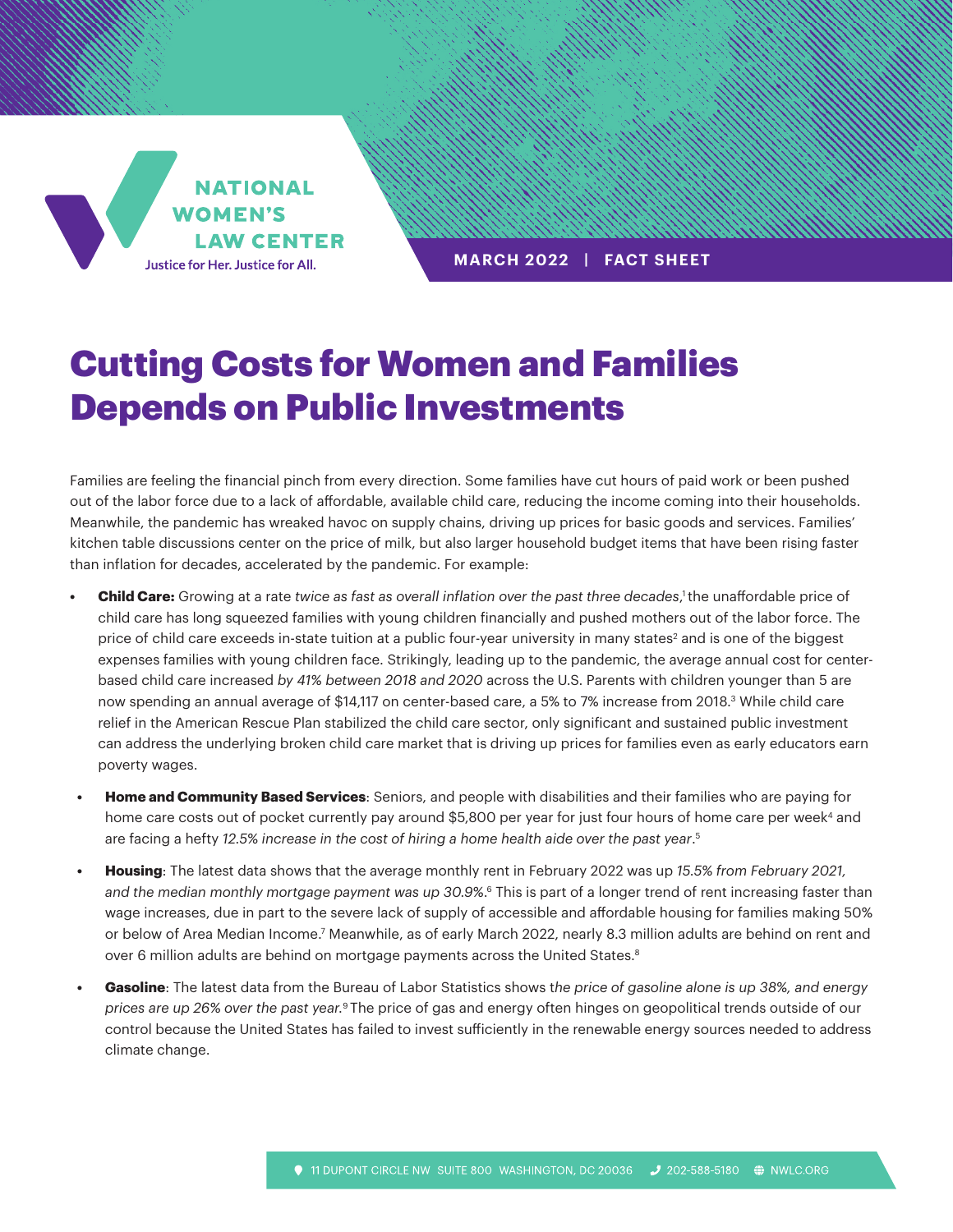**Prescription Drugs**: Price increases for half of all drugs covered by Medicare outpaced inflation in 2020,<sup>10</sup> prohibiting three in ten U.S. adults from taking their medicines as prescribed at some point during the pandemic.11 This is part of a long-term trend where retail prices for brand name *prescription drugs routinely increased faster than general inflation in every year since at least 2006.*<sup>12</sup>

These trends predate the pandemic, but the pandemic has accelerated them to the detriment of working families, with women of color bearing the brunt.

## **Congress has an opportunity to address these trends and support working families with a fully-paid-for set of economic investments.**

Much attention has been importantly focused on the climate provisions, which would cut families' energy bills by **\$500 annually**,<sup>13</sup> constituting more than a third of a typical American household's yearly energy bill.14 Similarly, the Medicare provisions under consideration would *lower the annual costs of out-of-pocket prescription drugs for Part D enrollees by 38%, or \$1,216.*<sup>15</sup>

**These provisions must be accompanied by investments in care infrastructure that would substantially ease cost burdens on middle- and lower-income families' finances**, and which comprise a large share of family budgets. Specifically:

- Historic investments in early care and education including two years of free universal preschool for all 3- and 4-year olds and a sliding scale cap to ensure families pay no more than 7 percent of their income toward child care – *would lower annual child care costs for a typical family with at least one child under age 5 by about \$5,000 to \$6,500 in most states*16 *and save families more than \$8,500 a year on preschool costs*. 17
- Similarly, investments in home- and community-based care would expand access and shorten waiting lists for seniors and adults with disabilities while improving wages and working conditions for in-home care professionals.<sup>18</sup>

The investments in care are especially important to address the economic security of women, and in particular women of color, who have been most affected by our lack of care infrastructure.19 Women make up more than two in three (68.5%) net job losers since the start of the pandemic, with caregiving responsibilities a key driver of women leaving the labor force or cutting back hours.20 Women also comprise nearly all child care and home care workers, with women of color significantly over-represented among this essential and under-valued workforce that is paid poverty wages for work that holds up our economy.21

The care investments under consideration in the economic reconciliation package would be transformative for both families and the economy, with increased parental employment from the child care and pre-K investments alone adding \$48 billion in economic output.<sup>22</sup> If we make sure every family has access to affordable, high-quality child care, we would see women's labor force participation increase by 17 percent, and the average mother with two children would see a lifetime earnings increase of nearly \$100,000 with additional savings into retirement.<sup>23</sup>

The economic package should also include other provisions that would lower costs for families. Making the Child Tax Credit fully refundable and extending some of the other expansions under the American Rescue Plan Act would help families meet the rising costs of necessities.<sup>24</sup> In addition, the housing provisions would expand rental assistance to cover 300,000 more families, preserve housing for the 2.5 million tenants in public housing, build and preserve over 150,000 accessible and affordable rental units, and provide down payment assistance to thousands of first-time, first generation homebuyers.<sup>25</sup>

If the goal is to lower costs for families, investments in care and other supports like tax credits and housing are essential to ensure that women - and the families that depend on them - are not left behind in an economic recovery.

Collectively, these proposals as part of the economic reconciliation package would significantly alleviate the financial pain points for working families now and in the future. Congress has a unique opportunity to act now.